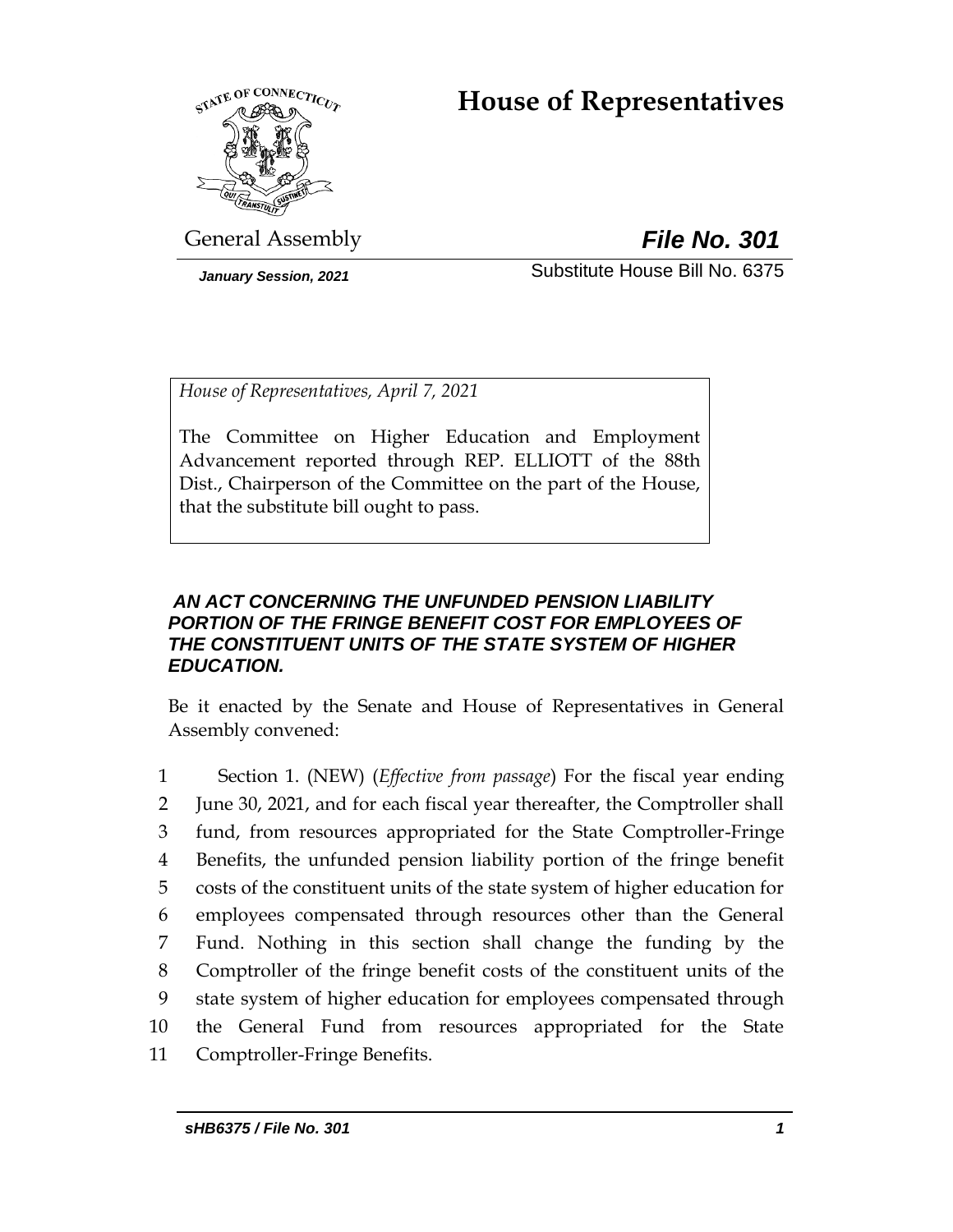This act shall take effect as follows and shall amend the following sections:

| Section<br>New section<br><i>from passage</i> |
|-----------------------------------------------|
|-----------------------------------------------|

*HED Joint Favorable Subst.*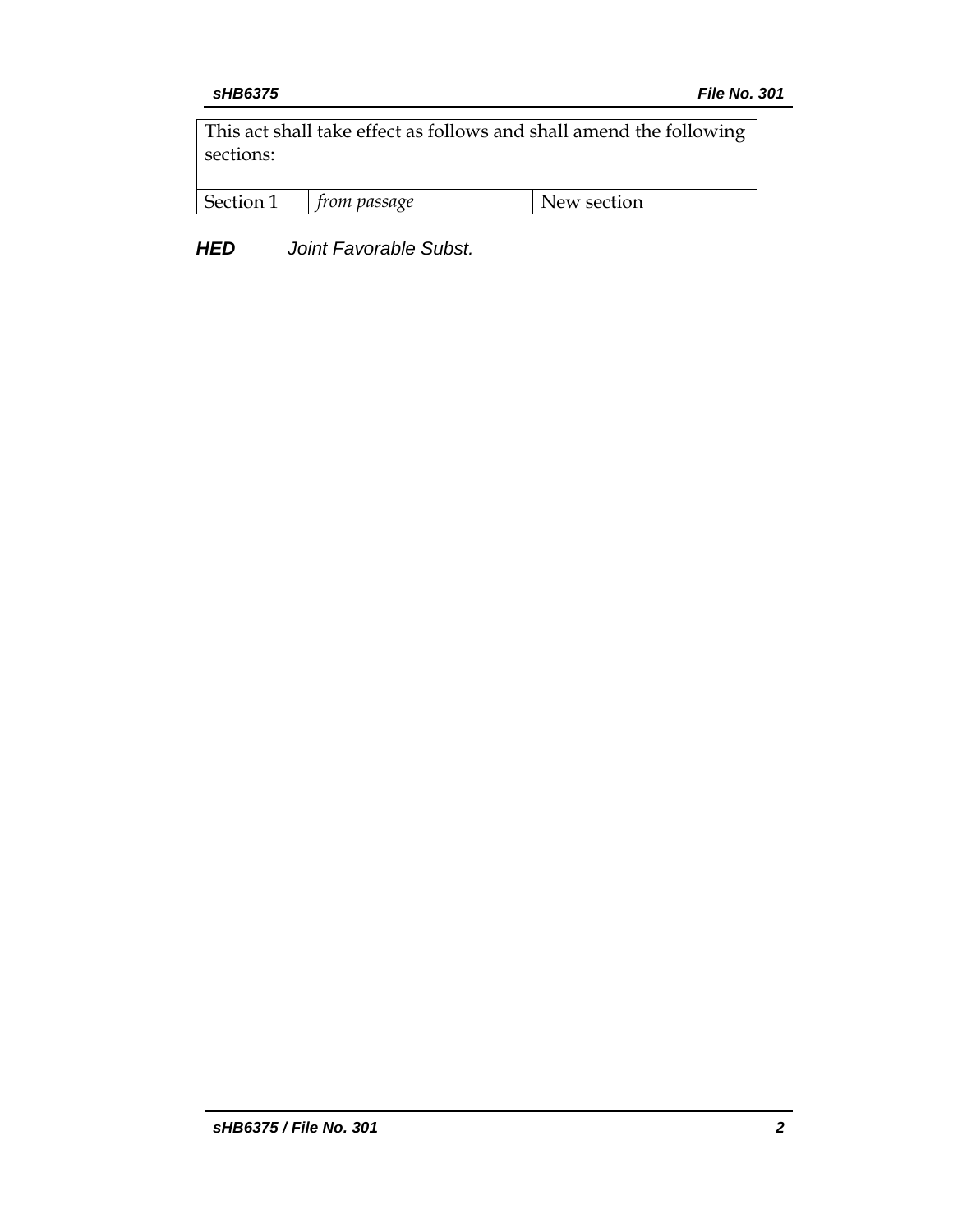*The following Fiscal Impact Statement and Bill Analysis are prepared for the benefit of the members of the General Assembly, solely for purposes of information, summarization and explanation and do not represent the intent of the General Assembly or either chamber thereof for any purpose. In general, fiscal impacts are based upon a variety of informational sources, including the analyst's professional knowledge. Whenever applicable, agency data is consulted as part of the analysis, however final products do not necessarily reflect an assessment from any specific department.*

### *OFA Fiscal Note*

#### *State Impact:*

| Agency<br>Affected | <b>Fund-Effect</b> | FY 21 \$      | FY 22 \$        | FY 23\$         |
|--------------------|--------------------|---------------|-----------------|-----------------|
| Resources of       | GF - Cost          | Approximately | Approximately   | Approximately   |
| the General        |                    | \$75 Million  | \$100.2 Million | \$104.1 Million |
| Fund               |                    |               |                 |                 |
| Higher             | Various -          | Approximately | Approximately   | Approximately   |
| Education          | Savings            | \$75 Million  | \$100.2 Million | \$104.1 Million |
| Constituent        |                    |               |                 |                 |
| Units              |                    |               |                 |                 |

Note: GF=General Fund; Various=Various

#### *Municipal Impact:* None

#### *Explanation*

The bill results in a cost to the General Fund of approximately \$75 million in FY 21, \$100.2 million in FY 22, and \$104.1 million in FY 23, and equivalent aggregate savings to the higher education constituent units. The bill requires that beginning in FY 21, the General Fund defrays the cost of the State Employees Retirement System (SERS) unfunded accrued liability (UAL) attributed to non-General Fund supported positions at the higher education constituent units. The table below describes the estimated savings to each institution and associated cost to the General Fund: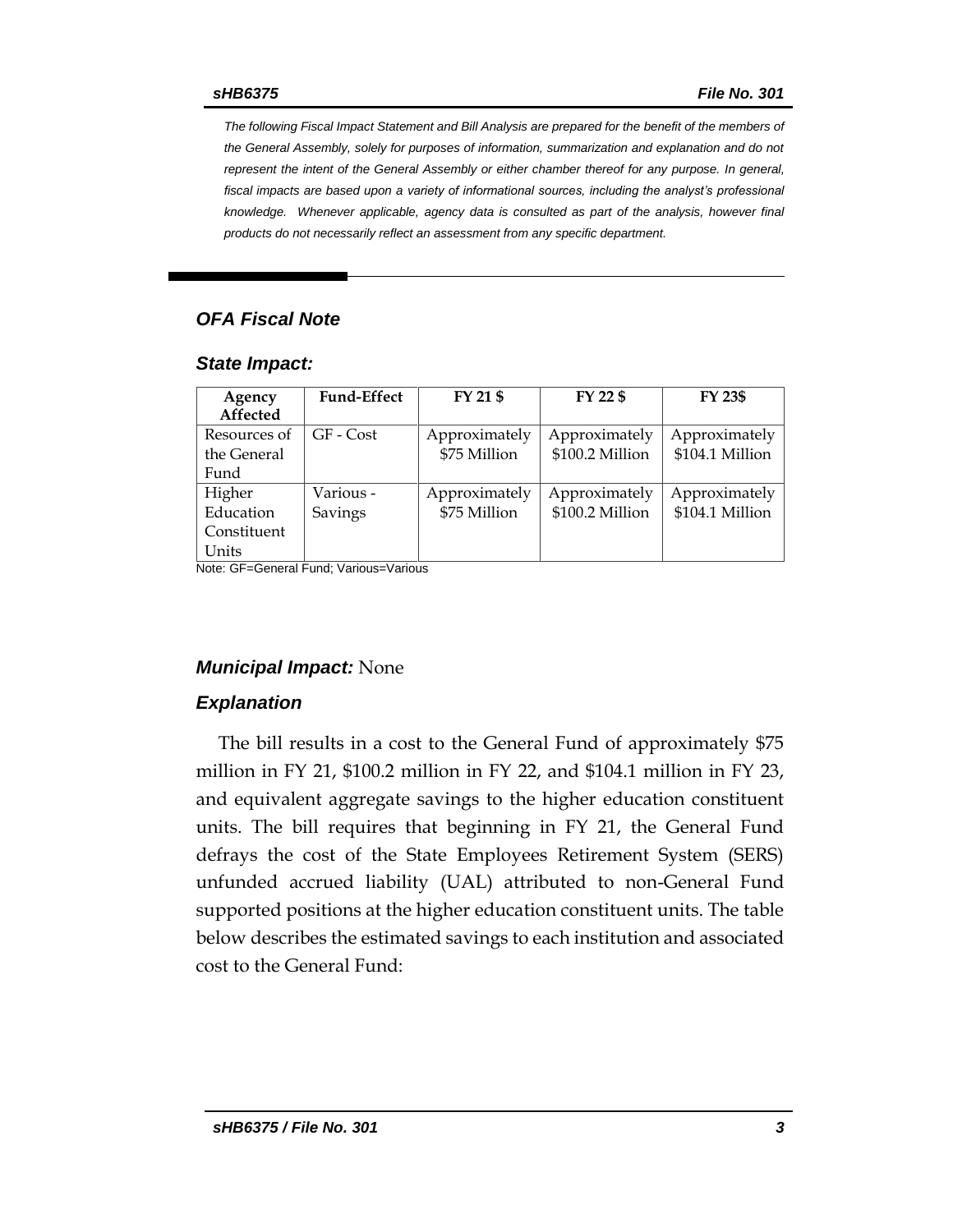*\$ Millions*

| 9111110100                      |              |              |              |  |  |
|---------------------------------|--------------|--------------|--------------|--|--|
|                                 | <b>FY 21</b> | <b>FY 22</b> | <b>FY 23</b> |  |  |
| Institution                     | Est.         | Est.         | Est.         |  |  |
| <b>UCONN</b> Health             | 30.2         | 31.7         | 33           |  |  |
| UCONN - Storrs & Reg.           | 25.6         | 26.9         | 27.9         |  |  |
| <b>BOR</b> - State Universities | 18.7         | 19.6         | 20.4         |  |  |
| <b>BOR</b> - Community          |              |              |              |  |  |
| Colleges*                       | 0            | 21.3         | 22.1         |  |  |
| <b>BOR</b> - Charter Oak        | 0.6          | 0.7          | 0.7          |  |  |
| <b>TOTAL</b>                    | 75.0         | 100.2        | 104.1        |  |  |

*\*The Community Colleges receive \$20.35 million in FY 21 (only) to defray the entire estimated non-General Fund supported SERS UAL cost.*

### *The Out Years*

The annualized ongoing fiscal impact identified above would continue into the future subject to the amount of the SERS unfunded accrued liability attributed to non-General Fund supported positions at the higher education constituent units, as affected by an annual SERS actuarial valuation and the amount of non-General Fund personnel costs at each constituent unit.

*sHB6375 / File No. 301 4*